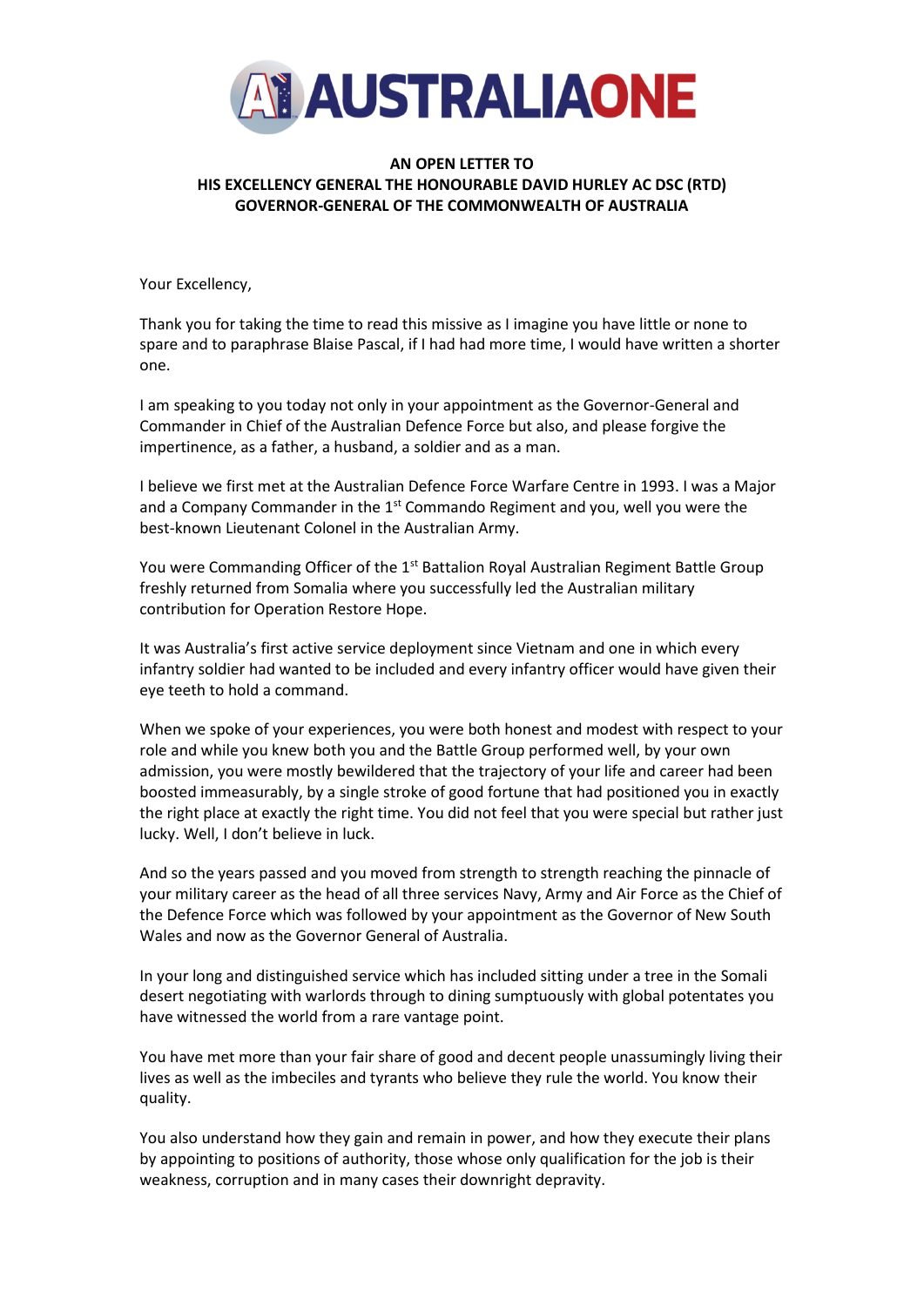And this brings me immediately to the purpose of this communication.

You can't but know that Australia has been under attack for decades from malevolent international forces.

Our people and our institutions have been slowly crushed under the weight of treason and sedition and sadly, knowingly or not, you have played your part…

and so have I…

and so have many others.

I will presume you also know the future that awaits Australia under the cover of a demonstrably false let's call it the COVID Plandemic, as we move inexorably into what can only be described as global depopulation.

You quite likely are aware of the facts but please bear with me as I briefly outline them for the benefit of those who are unaware of the truth of the matter.

Firstly, let's examine the alleged therapeutic treatment being forced on the Australian people by the Governments of Australia.

I am speaking of course of the experimental injections which by the way do not meet the accepted definitions of vaccines. Let me ask and answer three simple questions:

Are they safe,

Are they effective, and

Are they necessary?

First question - Is it Safe?

No, it is not. In animal trials, the animals died. Their own immune systems killed them through a process called pathogenic priming or paradoxical immune enhancement. Studies on humans were not done. The Australian people over whom you hold the ultimate responsibility are the study, and it has been found that the experimental injections in people:

- cause blood clots which if occur in the heart causes a heart attack and if in the brain a stroke, with 40% occurring in the first three or four days of injection,
- cause myocarditis or inflammation of the heart in young adults at rates previously unseen,
- increase miscarriages in the first trimester from 10% to 80%,
- cause death to nursing infants within days of the breast-feeding mother receiving the injection,
- those fortunate enough to survive are likely to be maimed for life suffering diseases such as Bell's Palsy, Guillain-Barré Syndrome and uncontrollable full body tremors.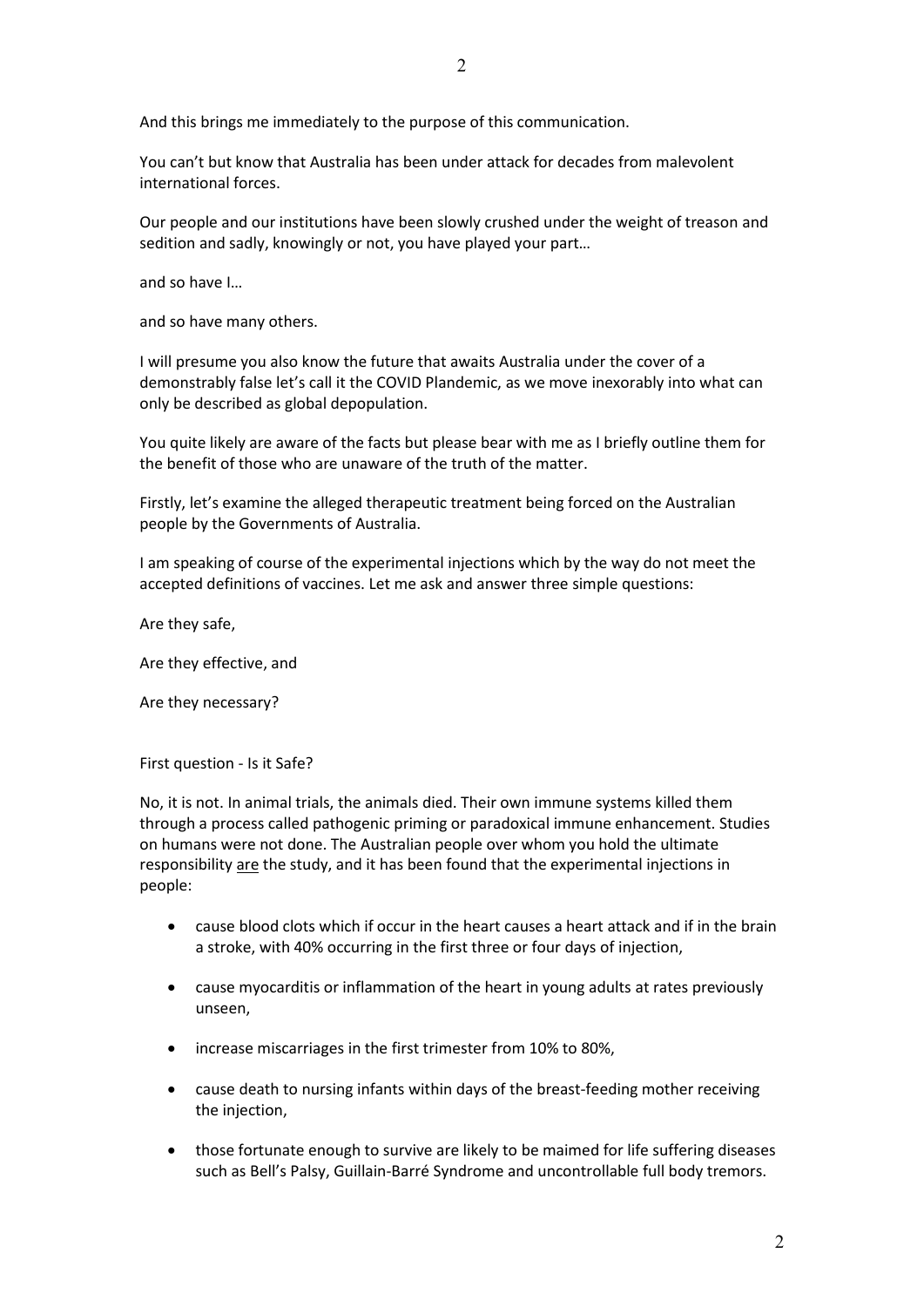- its long-term effects are not precisely known because the development process was truncated but it appears that the following are likely:
	- o infertility from damage to ovarian function and reduced sperm counts,
	- o increases in autoimmune diseases, and
	- o increased risk of cancer.

Second Question - Is it effective?

No, it is not. The most vaccinated nations in the world Israel and Seychelles are suffering the highest rate of infection.

Third Question - Is it necessary?

No, it is not. The survival rate with no treatment of healthy children under the age of 18 is 99.998% and for adults generally is 99.927%

Food and Drug Administration officials in the United States have resigned as a result of the push to vaccinate children.

Dr Robert Malone, the American virologist and immunologist and the inventor of the mRNA technology has stated that governments are lying to the people, that the potential side effects are unpredictable and that it should not be used.

It occurs to me that the only reason one might want to inject children is if they practice child sacrifice.

Now as calamitous as all this is, it is not within your purview as the Governor General.

So let us now examine the issues that are, specifically unconstitutional actions by a government that might include malfeasance, the serious wrongdoing by a public official and nonfeasance, that is a failure to act where there was a duty to act.

In relation to the COVID Plandemic, the Federal Government is deceiving the Australian people as follows:

- recording and reporting COVID deaths in a deceptive manner,
- failure to attribute and report deaths caused by the experimental injections,
- enforcement of unlawful and punitive mask mandates,
- concealment from the public that masks do not provide protection,
- concealment from the public that prolonged wearing of masks is deleterious to health especially in children,
- concealment from the public the rates of depression and suicide directly attributable to unnecessary and counter-productive government decisions,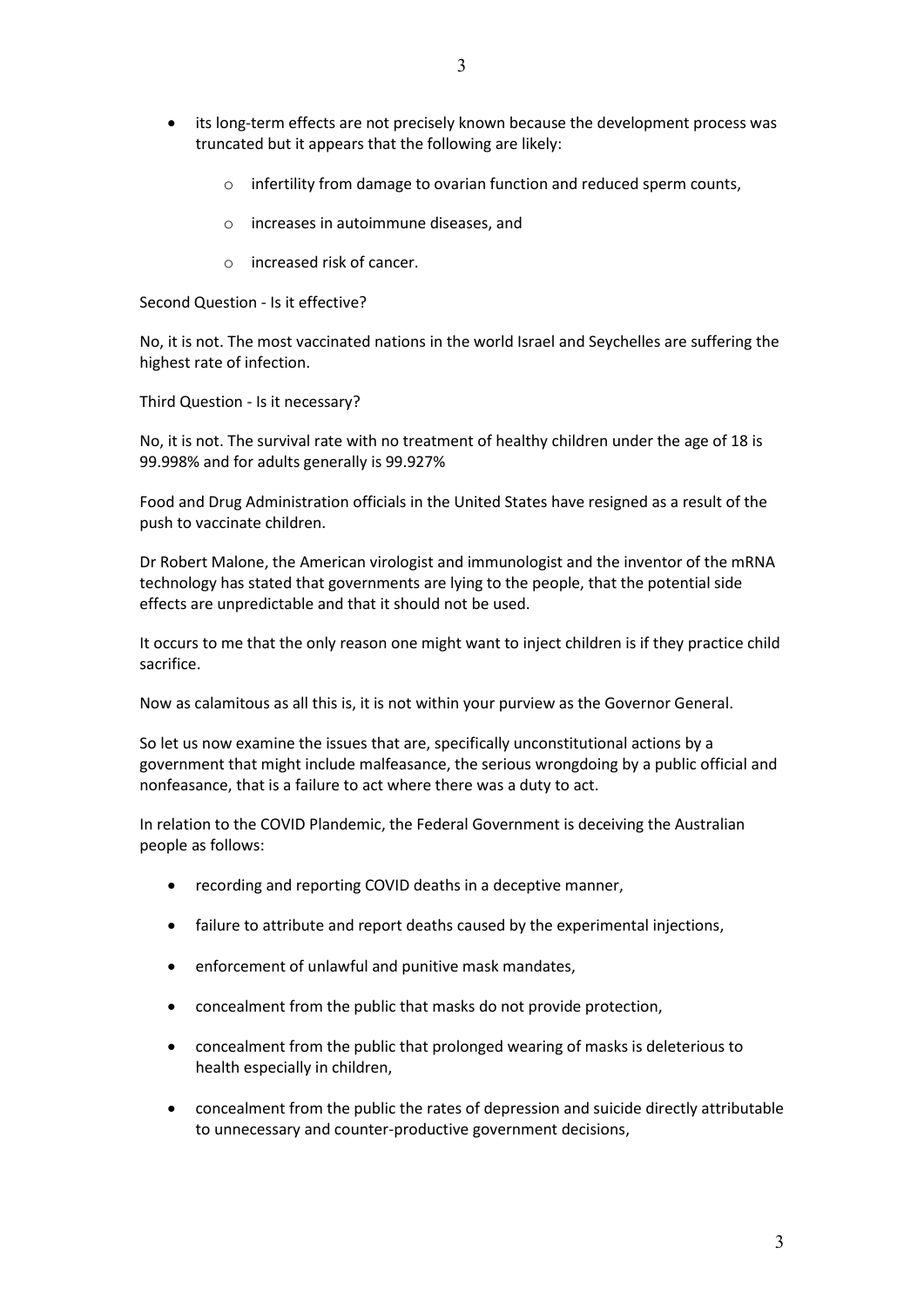- unconstitutional WA state government legislation in 2016 for forced vaccination that predates the alleged outbreak in 2019,
- using the PCR test to detect COVID when it cannot do so,
- concealment from the public of the admission by Dr Kary Mullis the inventor of the PCR test of its inability to detect COVID,
- preventing treatment of COVID sufferers with safe, effective, tested and inexpensive and readily available treatments such as ivermectin and hydroxychloroquine,
- concealment from the public that more people have died from the experimental mRNA gene therapy and other experimental injections than from the COVID itself,
- concealing from the public that the number and type of adverse effects of the experimental COVID injections would normally result in their withdrawal but that this has inexplicably not occurred,
- concealing from the public that the Australian Therapeutic Goods Administration and the Australian Federal Department of Health admitted that neither had an isolated specimen of the COVID virus nor the alleged delta strain,
- finally, concealing from the public that if safe, effective and proven treatments against COVID exist, which they do, there is by definition no emergency and therefore the actions and decisions taken by Government are, if not unconstitutional, then certainly unlawful.

In adding insult to literal injury, while claiming the experimental injections are not mandatory, the Government is once again unlawfully denying the people freedoms and services as well as using unlawful threats in order to force them to submit to unwanted, unproven forced medical treatment under the authority of the Emergency Declaration which you signed.

Let me say that again - there is no medical emergency and so the government is acting unlawfully and if this situation is permitted to continue unchecked, tens of thousands if not more Australians will be killed.

As if all this wasn't enough, the Government's request for the use of the Australian Defence Force in this unlawful act of violence against the Australian people can only be described as downright despicable yet you acceded to this unlawful request.

Your Excellency, if I have made any errors with facts above, I apologise but when trying to understand COVID and the Government's responses to it, the bullshit piles up so fast you need wings to stay above it.

It has only been the decency of the Australian people that has mitigated against any outbreak of violence despite the countless unconstitutional and unlawful provocations by the polity, the bureaucracy, the judiciary, the constabulary, the military, the media, the corporations, the unions, the charities and religious organisations.

Australia is on the brink of civilisational collapse and you are the last remaining lawful and constitutional bulwark. You have both the constitutional authority and responsibility to act.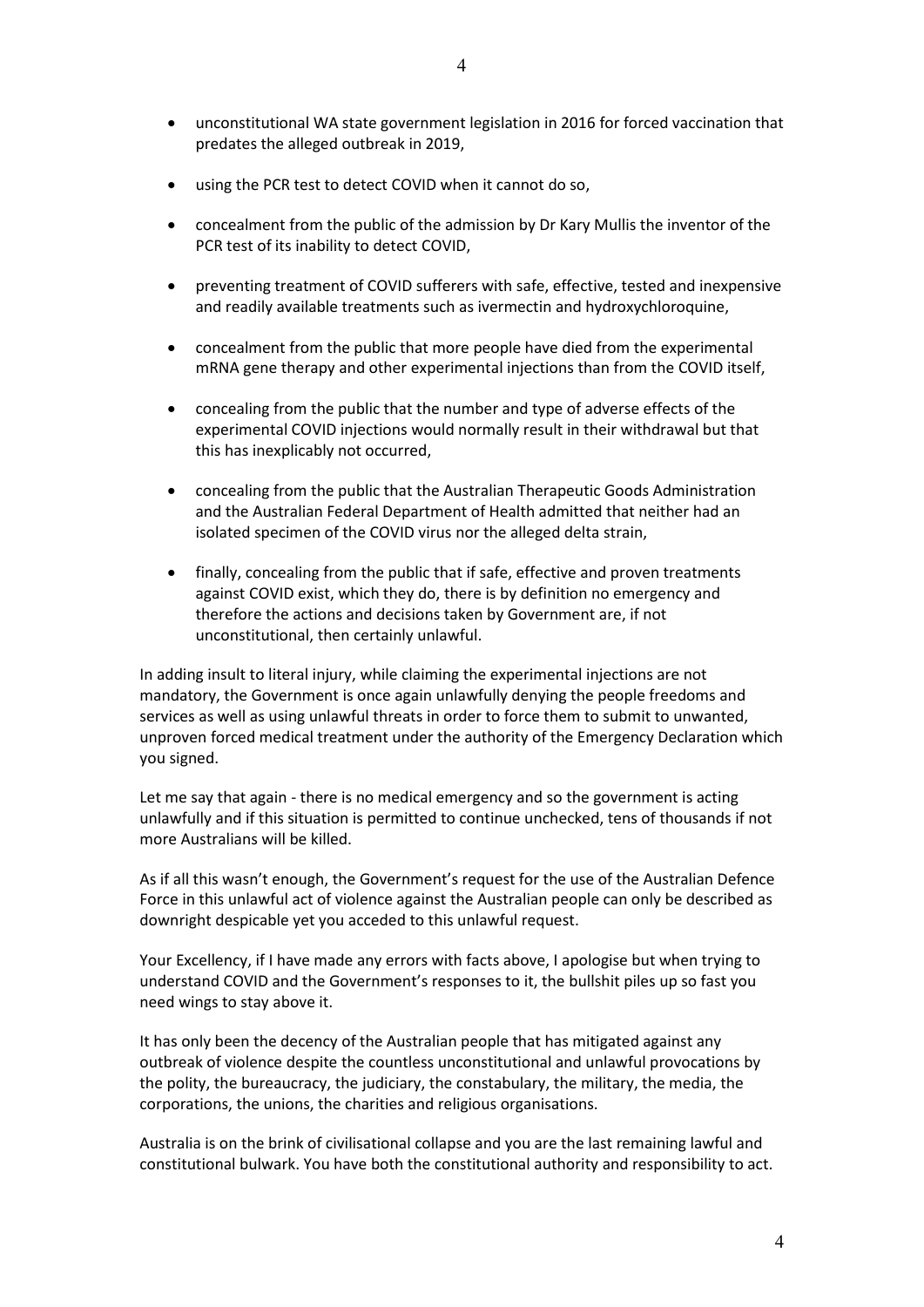In order to save Australia, you have three broad courses of action open to you.

- you deny Royal Assent to the unconstitutional Bills put before you,
- you may dismiss the Prime Minister, or
- you may appoint a new Federal Executive Council.

In denying Royal Assent, you have three options:

- firstly, you may simply withhold assent to the Bill,
- secondly, you may reserve the law for the Queen's pleasure, or
- thirdly, you may return the Bill to its origin with amendments.

In dismissing the Prime Minister, the power can be exercised where:

- it is clear that the government has persisted in breaching a fundamental constitutional provision;
- the government has ignored calls from you, the Governor-General to desist from this conduct; and
- the contravention is not justiciable that is, it cannot be brought before the courts.

In appointing a new Federal Executive Council, you may appoint officers to administer such departments of State of the Commonwealth as the Governor-General in Council may establish.

Such officers shall hold office during the pleasure of the Governor-General. They shall be members of the Federal Executive Council and shall be the Queen's Ministers of State of the Commonwealth.

No Minister of State shall hold office for a longer period than three months unless he is or becomes a senator or a member of the House of Representatives.

This final point in most important because it means that you are able to appoint a new Federal Executive Council drawing from the entire Australian population and not just from the parliament. Think on the implications.

I am certain that any number of constitutional lawyers will immediately reject all the courses of action I have outlined but conventions are not laws and then again sometimes, very rarely, in extremis, it is best that these questions of law are tested de facto in the courts.

Governors General are chosen for their stability and reason.

None choose a celebrated place in history and those likely to seek notoriety disqualify themselves for the position. But when an egregiously unlawful and unwarranted attack is about to befall those whom one loves, what is one to do?